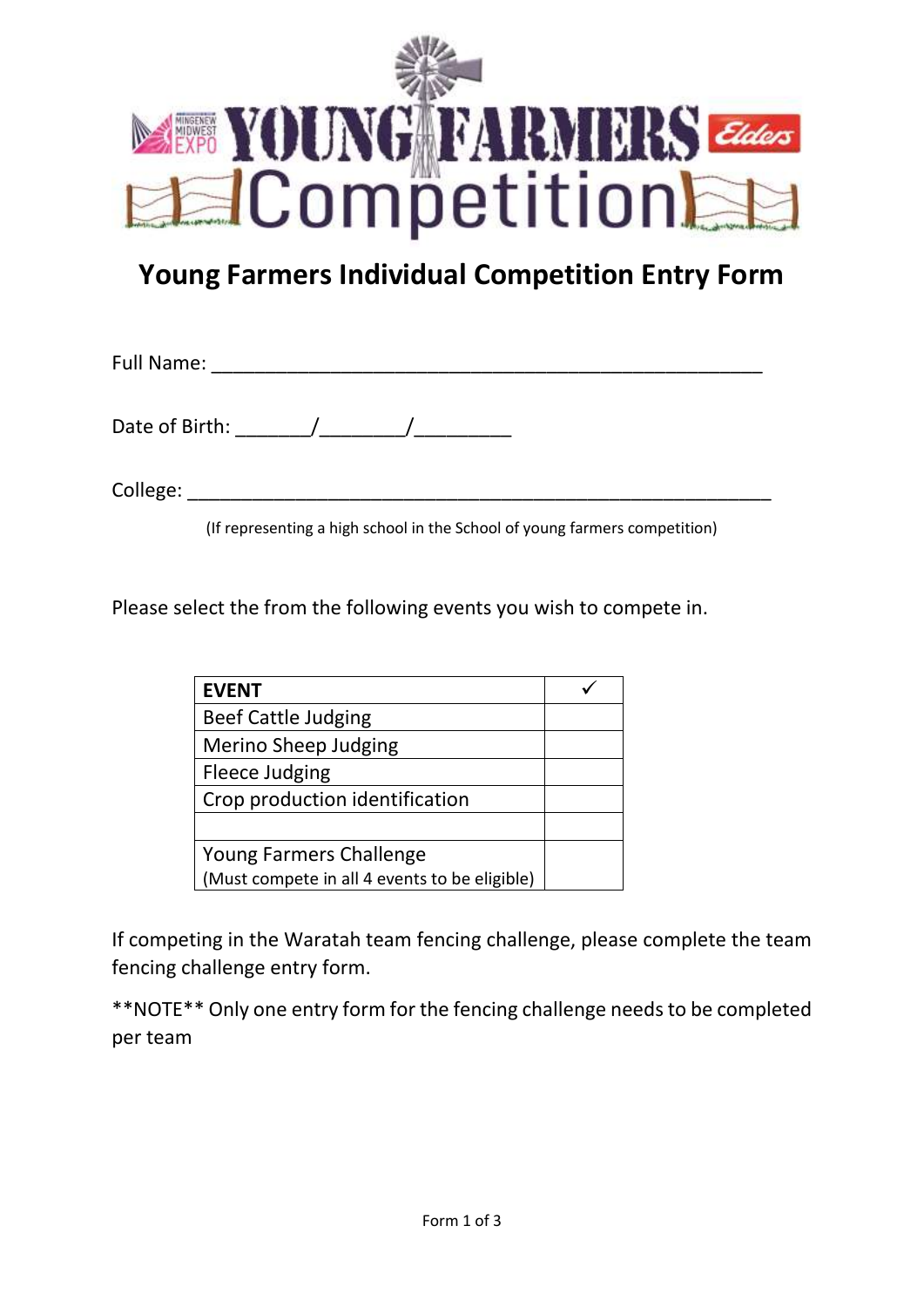

## **Waratah Team Fencing Entry Form**

| Competitor 1:                 |                                  |  |
|-------------------------------|----------------------------------|--|
|                               |                                  |  |
| Competitor 2:                 |                                  |  |
|                               |                                  |  |
| Competitor 3:                 |                                  |  |
|                               |                                  |  |
| Competitor 4:                 |                                  |  |
|                               |                                  |  |
|                               |                                  |  |
| <b>OFFICE USE ONLY</b>        |                                  |  |
| Team Number: ________________ | Allocated start time: __________ |  |